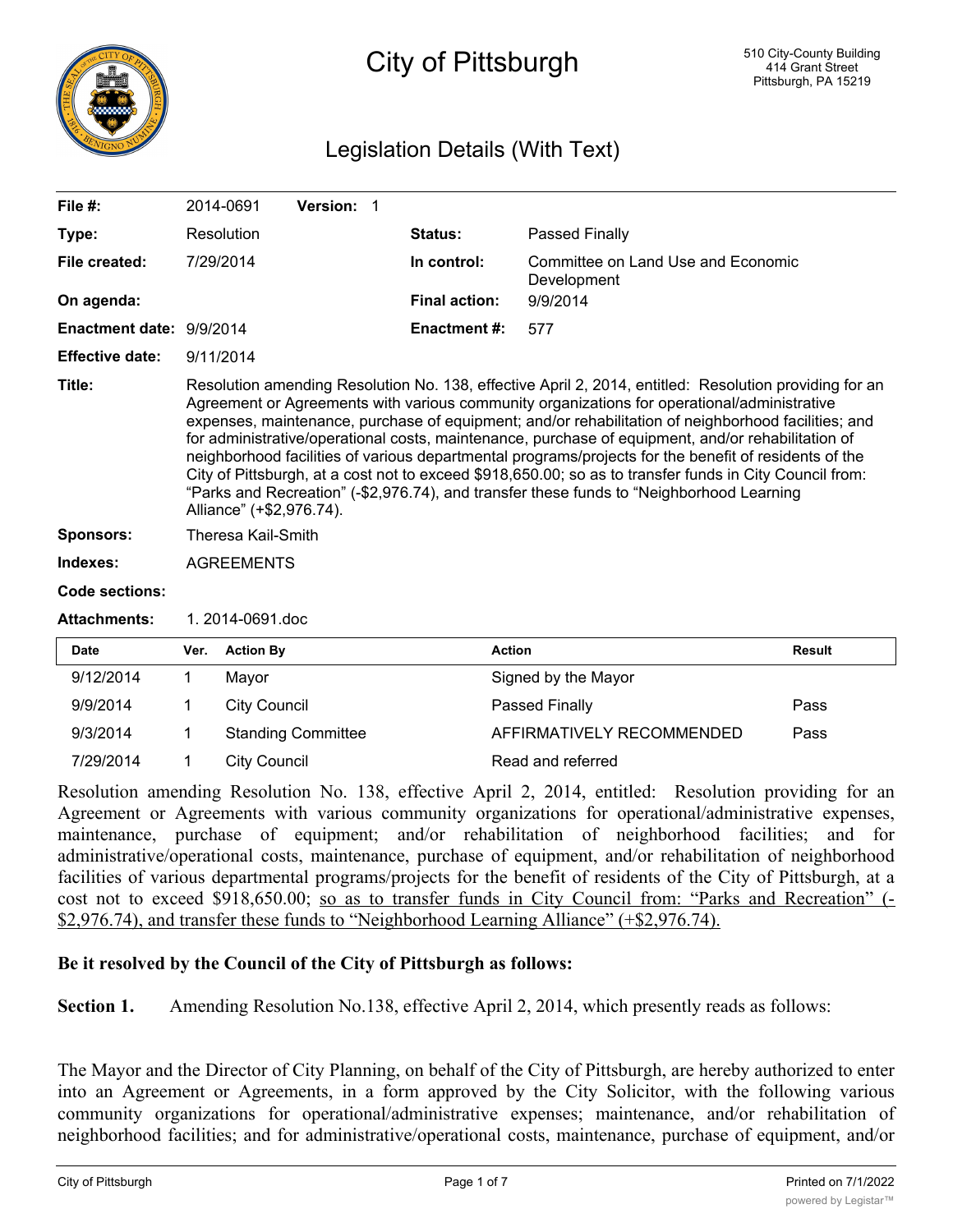rehabilitation of neighborhood facilities of various departmental programs/projects for the benefit of residents of the City of Pittsburgh, at a cost not to exceed \$918,650.00, chargeable to and payable from the 2010 Community Development Block Grant Program and the listed code accounts in the City Council.

# **SEE ATTACHMENT**

## **2010 COMMUNITY DEVELOPMENT BLOCK GRANT PROGRAM**

| <b>CITY COUNCIL</b>                                            | <u>918,650.00</u> | 918,650.00 |
|----------------------------------------------------------------|-------------------|------------|
| Allentown Community Dev2,000.00<br>0123095100.58101.00         |                   | 2,000.00   |
| Allegheny Cleanways<br>0123365100.58101.00                     | 8,000.00          | 8,000.00   |
| Arlington Civic Council<br>500000-2610-101100-C201             | 4,000.00          | 4,000.00   |
| August Wilson Home Proje5,000.00<br>0123354100.58101.00        |                   | 5,000.00   |
| Beltzhoover Citizens CDC 750.00<br>0129749100.58101.00         |                   | 750.00     |
| Bloomfield Deck Hockey 25,000.00<br>0130013100.58101.00        |                   | 25,000.00  |
| Bloomfield Garfield Corp. 10,000.00<br>500000-2610-101100-C201 |                   | 10,000.00  |
| Boys and Girls Club of We5,000.00<br>500000-2610-101100-C201   |                   | 5,000.00   |
| Brashear Association, Inc. 7,250.00<br>500000-2610-101100-C201 |                   | 7,250.00   |
| Brookline Christian Food P10,000.00<br>500000-2610-101100-C201 |                   | 10,000.00  |
| Brookline Meals on Wheel:10,000.00<br>500000-2610-101100-C201  |                   | 10,000.00  |
| Catholic Youth Association 5,000.00<br>500000-2610-101100-C201 |                   | 5,000.00   |
| Center for Victims of Viole2,000.00<br>500000-2610-101100-C201 |                   | 2,000.00   |
| Center for Victims of Viole2,850.00<br>Ctr.                    |                   | 2,850.00   |
| 500000-2610-101100-C201<br>Children's Sickle Cell Foun3,000.00 |                   | 3,000.00   |
| 500000-2610-101100-C201<br>Coalition for Fair Housing 2,000.00 |                   | 2,000.00   |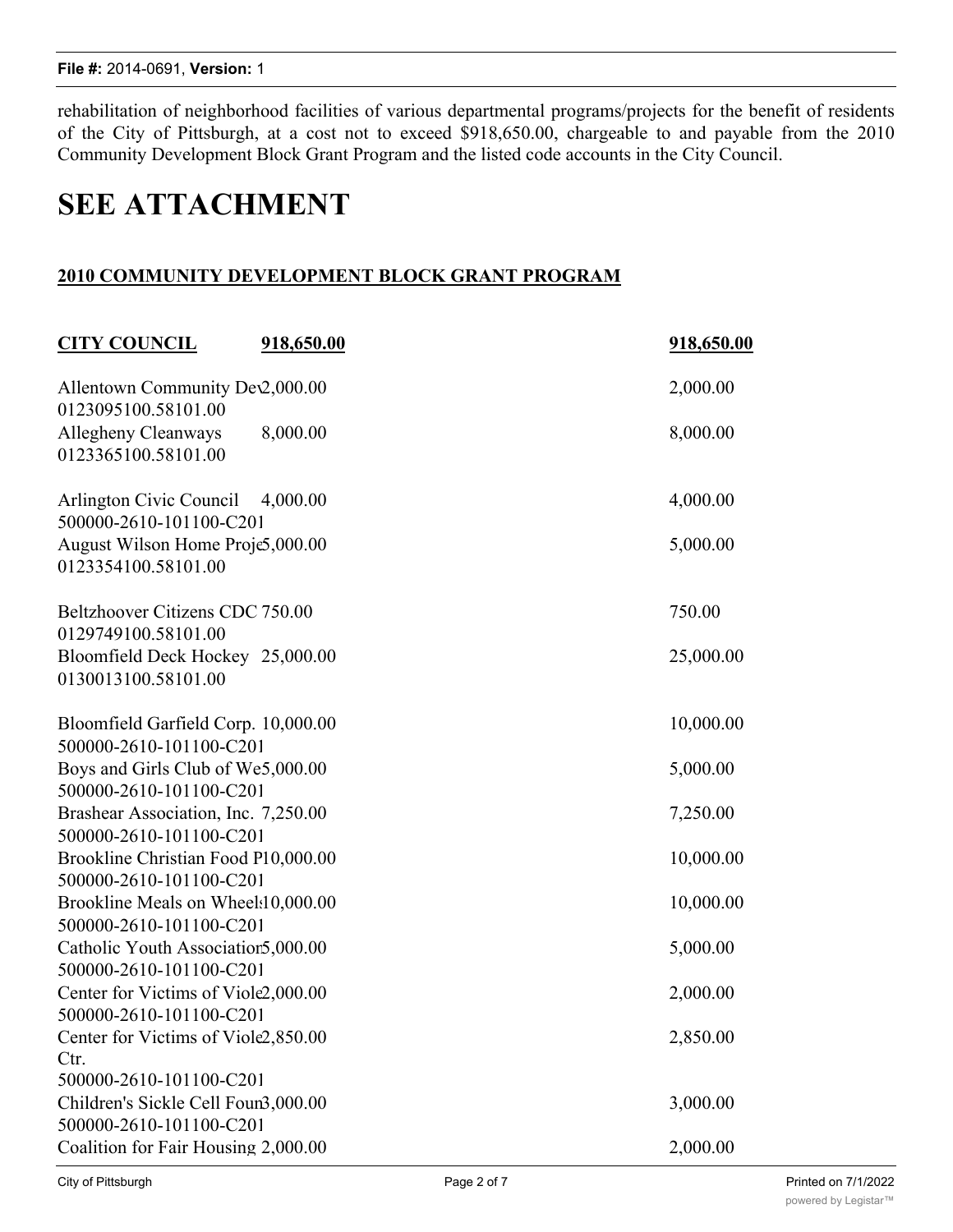## **File #:** 2014-0691, Version: 1 Children's Sickle Cell Foundation 3,000.00 3,000.00 communication for Fair Housing 2, 000.000 2,000.000 2,000.000 2,000.000 2,000.000 2,000.000 2,000.000 2,000.00<br>The contract of the contract of the contract of the contract of the contract of the contract of the contract o 0129105100.58101.00 Community Empowerment 1,000.00 1,000.00 0129838100.58101.00 Community Human Service 2,500.00 2,500.00 500000-2610-101100-C201 Creedmor Court 4,500.00 4,500.00 500000-2610-101100-C201 District 1 Equipment 34,500.00 34,500.00 0130032100.58101.00 Dollar Energy Fund, Inc. 3,500.00 3,500.00 0124555100.58101.00 East Allegheny Community  $5,000.00$  5,000.00 0121330100.58101.00 East End Cooperative Mini 2,500.00 2,500.00 2,500.00 500000-2610-101100-C201 East Liberty Development 2,500.00 2,500.00 0123301100.58101.00 Elder-Ado, Inc. 18,000.00 18,000.00 18,000.00 500000-2610-101100-C201 Elizabeth Seton Center, Inc15,000.00 15,000.00 15,000.00 500000-2610-101100-C201 Elliott West End Athletic A5,000.00 5,000.00 500000-2610-101100-C201 Emanuel Christian Prescho $2,000.00$  2,000.00 0123355100.58101.00 Emanuel United Methodist 1,000.00 1,000.00 500000-2610-101100-C201 Family Resources 1,500.00 1,500.00 0129765100.58101.00 Fineview Citizen's Council 2,500.00 2,500.00 0121401100.58101.00 First Tee of Pittsburgh 3,000.00 3,000.00 3,000.00 500000-2610-101100-C201 Friendship Development A10,000.00 10,000.00 0121500100.58101.00 Grandview Lions Club, Inc4,000.00 4,000.00 0123222100.58101.00 Greater Pittsburgh Commu49,800.00 49,800.00 500000-2610-101100-C201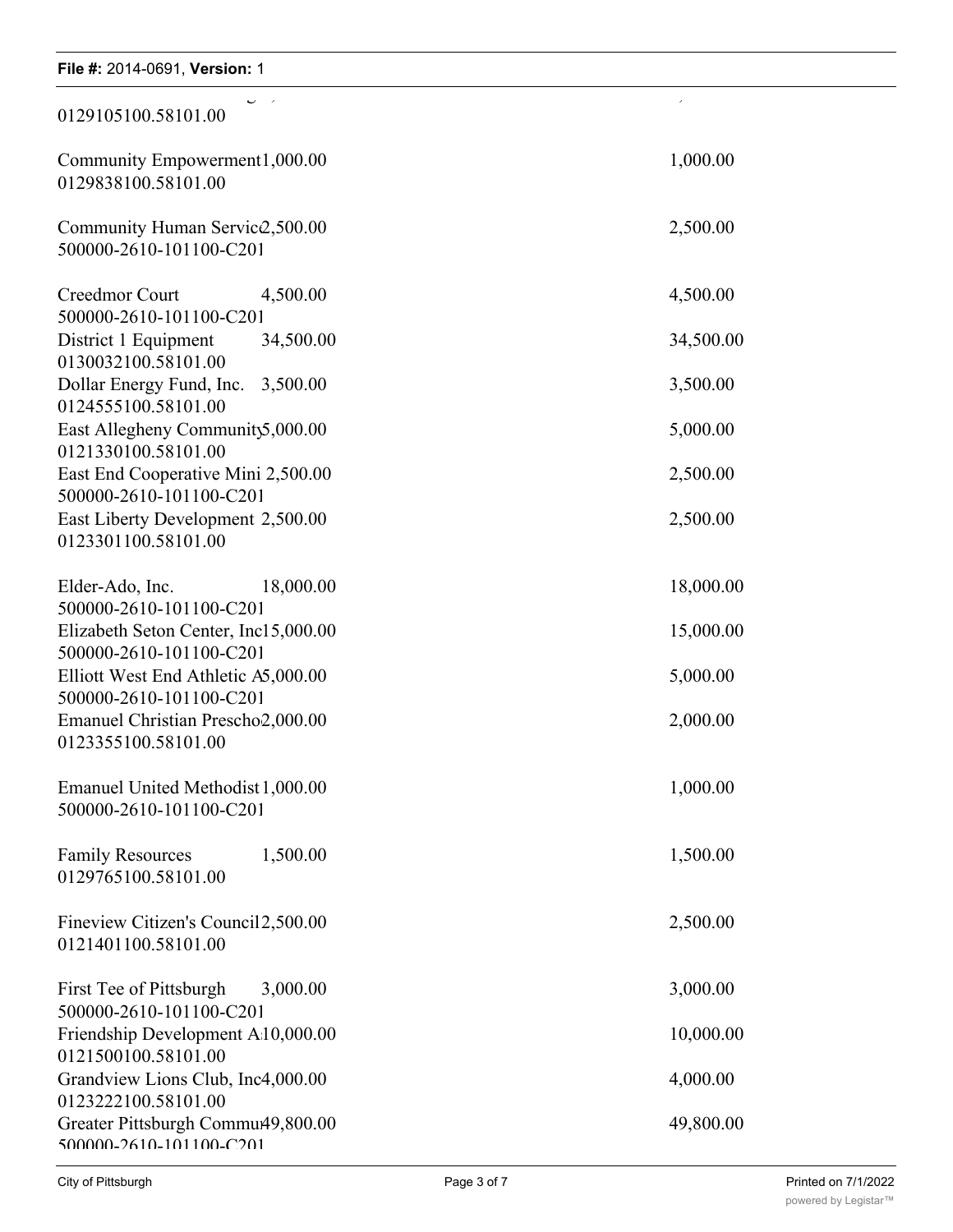#### **File #:** 2014-0691, **Version:** 1 0123222100.58101.00 File  $\#$ : 2014-0691, version: 1

| JUUUUU <sup>-</sup> 40TU-TUTTUU <sup>-</sup> C40T<br>Greenfield Organization<br>1,110.20<br>0121170100.58101.00 | 1,110.20  |
|-----------------------------------------------------------------------------------------------------------------|-----------|
| HACP/Northview Heights 1,000.00<br>0123036100.58101.00                                                          | 1,000.00  |
| HACP/Pressley High Rise 1,000.00<br>0123050100.58101.00                                                         | 1,000.00  |
| Hazelwood Initiative<br>33,389.00<br>500000-2610-101100-C201                                                    | 33,389.80 |
| Hazelwood Meals on Whee3,000.00<br>0123232100.58101.00                                                          | 3,000.00  |
| 3,000.00<br>Healthy Start, Inc.<br>0123134100.58101.00                                                          | 3,000.00  |
| Hilltop Community Childre2,000.00<br>0121355100.58101.00                                                        | 2,000.00  |
| Isaiah Project<br>3,000.00<br>0123366100.58101.00                                                               | 3,000.00  |
| Jewish Association on Agir1,000.00<br>500000-2610-101100-C201                                                   | 1,000.00  |
| Jewish Family & Children'2,000.00<br>500000-2610-101100-C201                                                    | 2,000.00  |
| Jewish Family & Children's 5,000.00<br>500000-2610-101100-C201                                                  | 5,000.00  |
| <b>Just Harvest</b><br>25,000.00                                                                                | 25,000.00 |
| 0129958100.58101.00<br>Lawrenceville-Bloomfield 5,000.00<br>500000-2610-101100-C201                             | 5,000.00  |
| Lawrenceville United<br>15,000.00<br>0129855100.58101.00                                                        | 15,000.00 |
| Living at Home Program 3,000.00<br>500000-2610-101100-C201                                                      | 3,000.00  |
| Manchester Youth Develop5,000.00<br>0121211100.58101.00                                                         | 5,000.00  |
| Manchester Citizen's Corp 7,500.00<br>500000-2610-101000-C201                                                   | 7,500.00  |
| Marion Manor Corporation5,000.00<br>500000-2610-101100-C201                                                     | 5,000.00  |
| Moving Lives of Kids Arts 5,000.00<br>0123356100.58101.00                                                       | 5,000.00  |
| Mt. Washington Communit17,000.00<br>FAAAAA AZIA 1A11AA MAA1                                                     | 17,000.00 |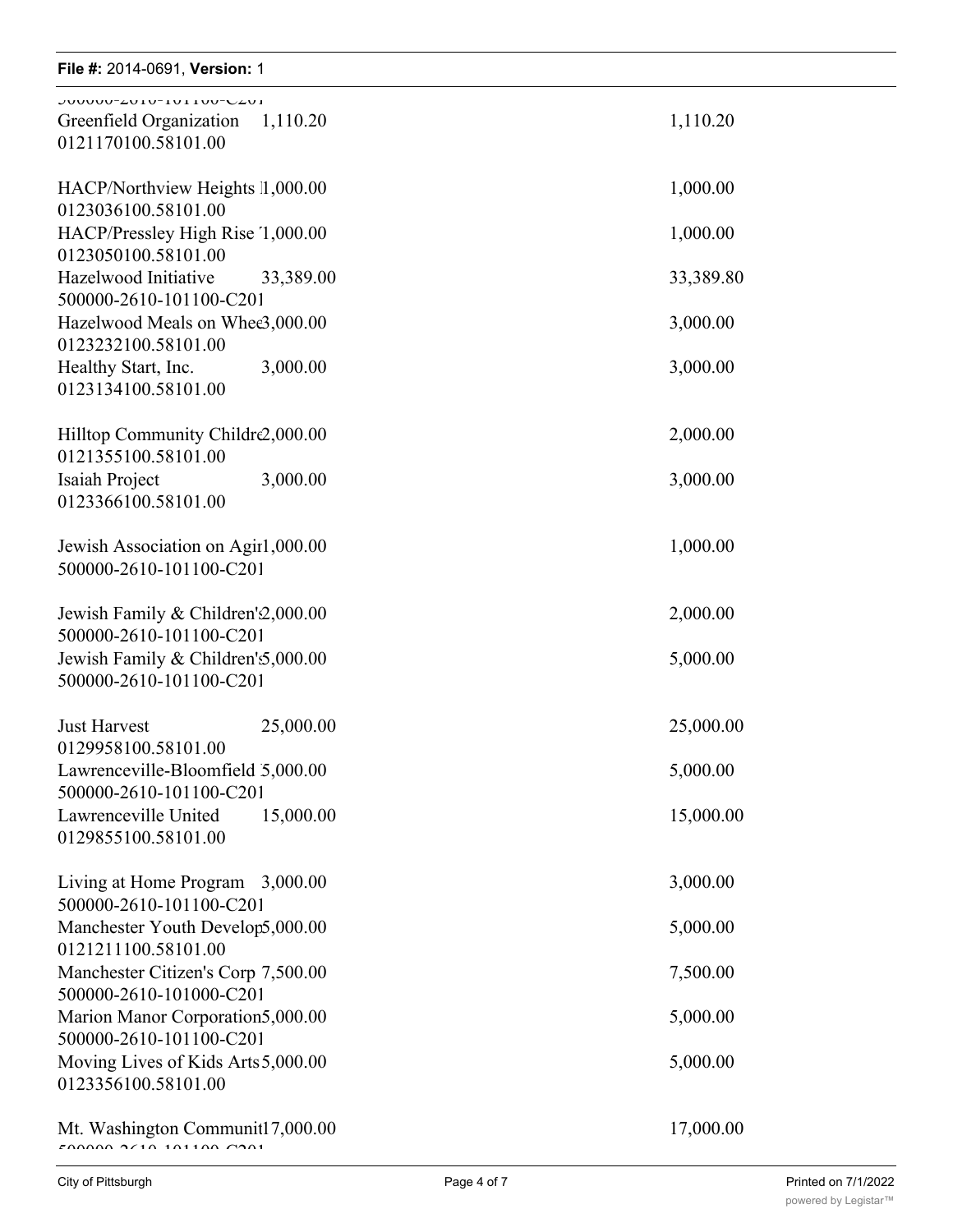| File #: 2014-0691, Version: 1                                                       |             |            |
|-------------------------------------------------------------------------------------|-------------|------------|
| 200000-2610-101100-C201                                                             |             |            |
| MWCDC Wild Art Trails F1,000.00<br>500000-2610-101100-C201                          |             | 1,000.00   |
| Mt. Washington Heights A5,000.00<br>0123261100.58101.00                             |             | 5,000.00   |
| National Council of Jewish 12,000.00<br>500000-2610-101100-C201                     |             | 12,000.00  |
| Neighborhood Learning Al0.00<br>0130007100.58101.00                                 | $+2,976.74$ | 2,976.74   |
| Northside Chronicle<br>1,500.00<br>500000-2610-101100-C201                          |             | 1,500.00   |
| Northside Coalition for Fail 5,000.00<br>500000-2610-101000-C201                    |             | 15,000.00  |
| Northside Leadership Conf3,500.00<br>500000-2610-101100-C201                        |             | 3,500.00   |
| Northside Public Safety Co1,000.00<br>0129202100.58101.00                           |             | 1,000.00   |
| Oakland Business Improvei7,000.00<br>500000-2610-101100-C201                        |             | 7,000.00   |
| Oakland Community Coun4,500.00<br>0123042100.58101.00                               |             | 4,500.00   |
| Oakland Planning & Devel7,000.00                                                    |             | 7,000.00   |
| 500000-2610-101100-C201<br>Parks Conservancy - Arsen8,000.00<br>0130039100.58101.00 |             | 8,000.00   |
| Parks & Recreation<br>10,000.00<br>0123288100.58101.00                              | (2,976.74)  | 7,023.26   |
| Pennsylvania Affiliate Sids6,500.00<br>0129792100.58101.00                          |             | 6,500.00   |
| Pennsylvania Resource Cot2,000.00<br>500000-2610-101100-C201                        |             | 2,000.00   |
| Perry Hilltop Citizens Inc. 1,000.00<br>0129121100.58101.00                         |             | 1,000.00   |
| Persad Center<br>2,000.00<br>500000-2610-101100-C201                                |             | 2,000.00   |
| Pittsburgh Action Against I2,500.00<br>500000-2610-101100-C201                      |             | 2,500.00   |
| Pittsburgh Aids Task Force3,500.00<br>500000-2610-101100-C201                       |             | 3,500.00   |
| Pittsburgh Community Serv130,000.00<br>0121390100.58101.00                          |             | 130,000.00 |

Pittsburgh Community Services - Safety 16,000.00 16,000.00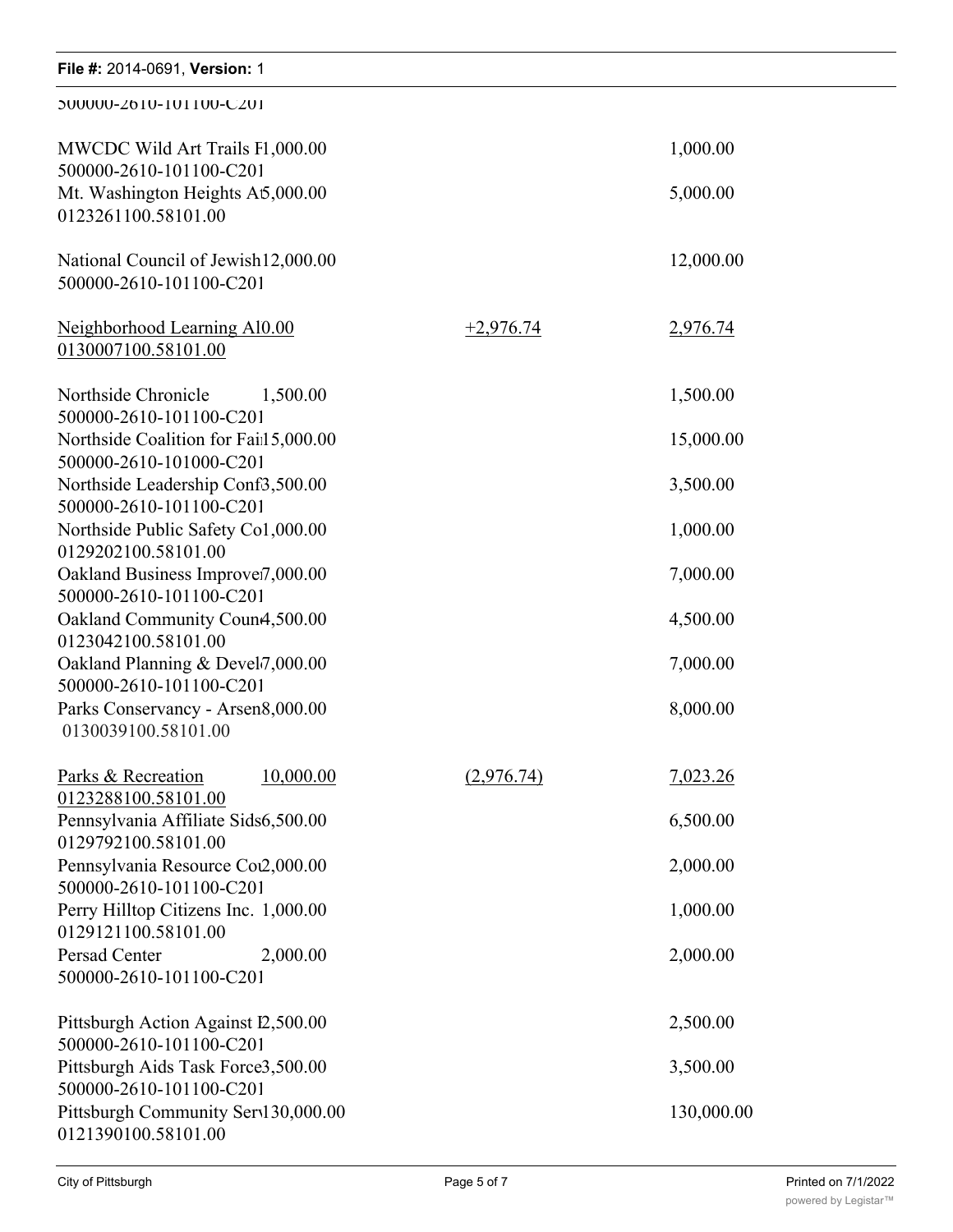## **File #:** 2014-0691, **Version:** 1

| Pittsburgh Community Serv16,000.00     | 16,000.00 |
|----------------------------------------|-----------|
| 500000-2610-101100-C201                |           |
| Pittsburgh Community Rein824.00        | 824.00    |
| 0125677100.58101.00                    |           |
| Pittsburgh Musical Theater2,500.00     | 2,500.00  |
| 0123309100.58101.00                    |           |
| Pittsburgh Parks Conservar2,500.00     | 2,500.00  |
| 0123243100.58101.00                    |           |
| 500.00<br>Pittsburgh Project           | 500.00    |
| 0123198100.58101.00                    |           |
| Polish Hill Civic Associatic 20,000.00 | 20,000.00 |
| 500000-2610-101100-C201                |           |
| Prevention Point Pittsburgh3,500.00    | 3,500.00  |
| 500000-2610-101100-C201                |           |
| Rebuilding Together Pittsb4,000.00     | 4,000.00  |
| 0123307100.58101.00                    |           |
|                                        |           |
| <b>Riverview Manor</b><br>1,000.00     | 1,000.00  |
| 500000-2610-101100-C201                |           |
| Saint Andrews Food Bank 1,000.00       | 1,000.00  |
| 0123290100.58101.00                    |           |
| Saint Ambrose Manor<br>1,000.00        | 1,000.00  |
| 0129909100.58101.00                    |           |
|                                        |           |
| Saint Clair Athletic Associa,000.00    | 4,000.00  |
| 500000-2610-101100-C201                |           |
| Saint John Vianney Parrish2,000.00     | 2,000.00  |
| 0123262100.58101.00                    |           |
| Saint Mathews Food Bank 4,000.00       | 4,000.00  |
| 0123263100.58101.00                    |           |
| Saint Michael's Food Bank 4,000.00     | 4,000.00  |
| 0123264100.58101.00                    |           |
| Saint Paul's Benevolent Ed2,000.00     | 2,000.00  |
| 500000-2610-101100-C201                |           |
| Sarah Heinz House<br>3,000.00          | 3,000.00  |
| 0129162100.58101.00                    |           |
| Schenley Heights Developr10,000.00     | 10,000.00 |
| 0123120100.58101.00                    |           |
| <b>Senior Friends</b><br>2,000.00      | 2,000.00  |
| 500000-2610-101100-C201                |           |
| Shepherd Wellness Commu7,000.00        | 7,000.00  |
| 0129791100.58101.00                    |           |
| Sheraden Community Cour20,500.00       | 20,500.00 |
| 0123121100.58101.00                    |           |
| Sheraden United Methodist5,176.00      | 5,176.00  |
|                                        |           |